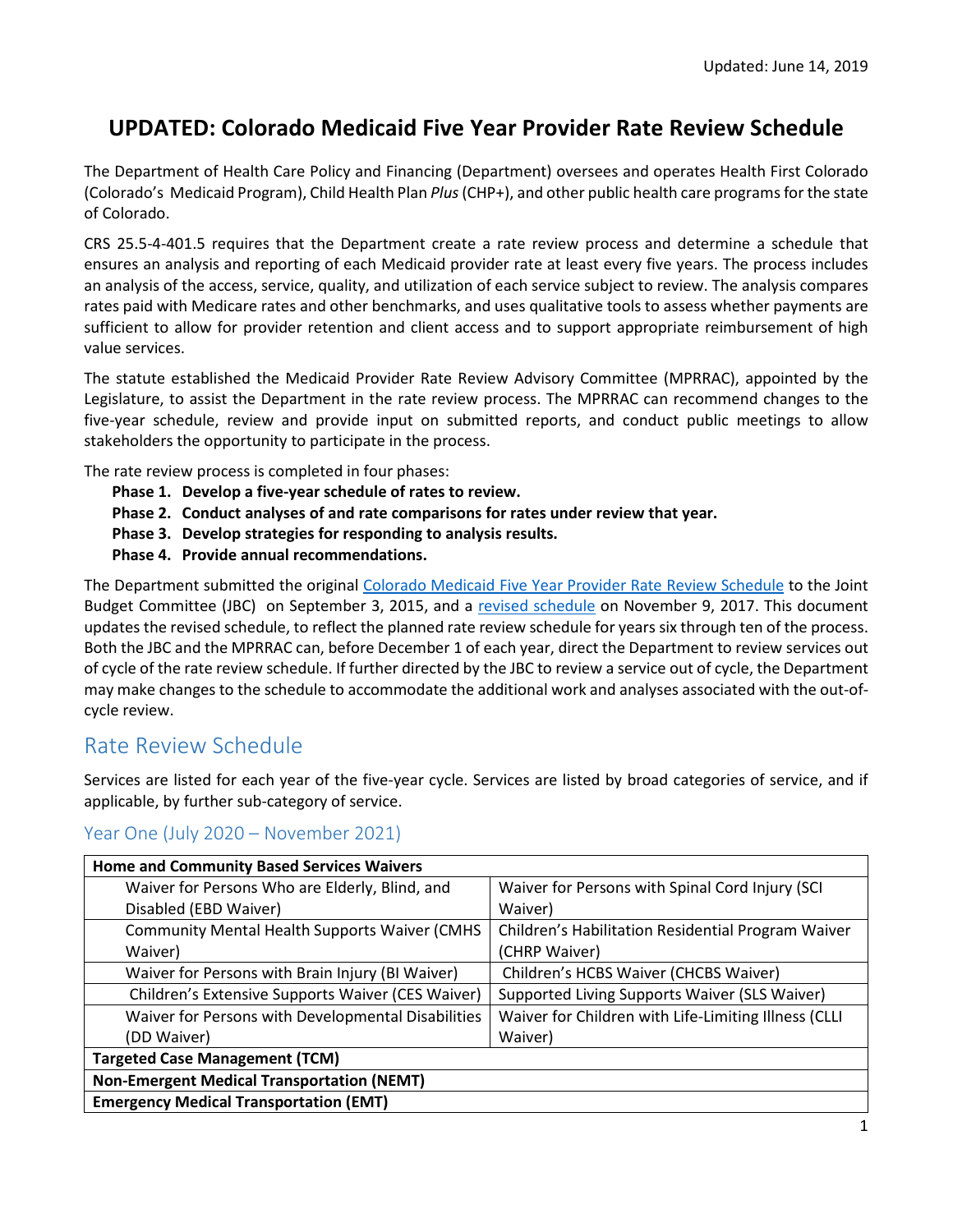# Year Two (July 2021 – November 2022)

| <b>Dialysis and Nephrology</b>                      |                                  |
|-----------------------------------------------------|----------------------------------|
| <b>Laboratory and Pathology Services</b>            |                                  |
| <b>Eyeglasses</b>                                   |                                  |
| <b>Injections and other Miscellaneous J-Codes</b>   |                                  |
| <b>Physician Services</b>                           |                                  |
| Ophthalmology                                       | Respiratory                      |
| Cardiology                                          | Ear, Nose, and Throat            |
| <b>Cognitive Capabilities Assessment</b>            | Gastoenterology                  |
| Vascular                                            | Endocrinology                    |
| Radiology                                           | Vaccines and Immunizations       |
| Primary Care and Evaluation and Management Services | <b>Health Education Services</b> |
| Women's Health and Family Planning Services         | <b>Other Physician Services</b>  |

## Year Three (July 2022 – November 2023)

| Anesthesia                                            |                             |  |
|-------------------------------------------------------|-----------------------------|--|
| <b>Ambulatory Surgical Centers</b>                    |                             |  |
| <b>Maternity Services: surgery and other services</b> |                             |  |
| <b>Surgery</b>                                        |                             |  |
| Digestive System                                      | <b>Integumentary System</b> |  |
| Musculoskeletal System                                | Eye and Auditory System     |  |
| Cardiovascular System                                 | <b>Other Surgeries</b>      |  |
| <b>Respiratory System</b>                             |                             |  |
| <b>Special Connections</b>                            |                             |  |
| <b>Prenatal Plus</b>                                  |                             |  |

# Year Four (July 2023 – November 2024)

| <b>Dental Services</b>                                      |
|-------------------------------------------------------------|
| <b>Fee-for-Service Behavioral Health Services</b>           |
| <b>Residential Child Care Facilities (RCCFs)</b>            |
| <b>Psychiatric Residential Treatment Facilities (PRTFs)</b> |
| Durable Medical Equipment (non-UPL)                         |
| <b>Disposable Supplies</b>                                  |
| <b>Prosthetics</b>                                          |
| <b>Orthotics</b>                                            |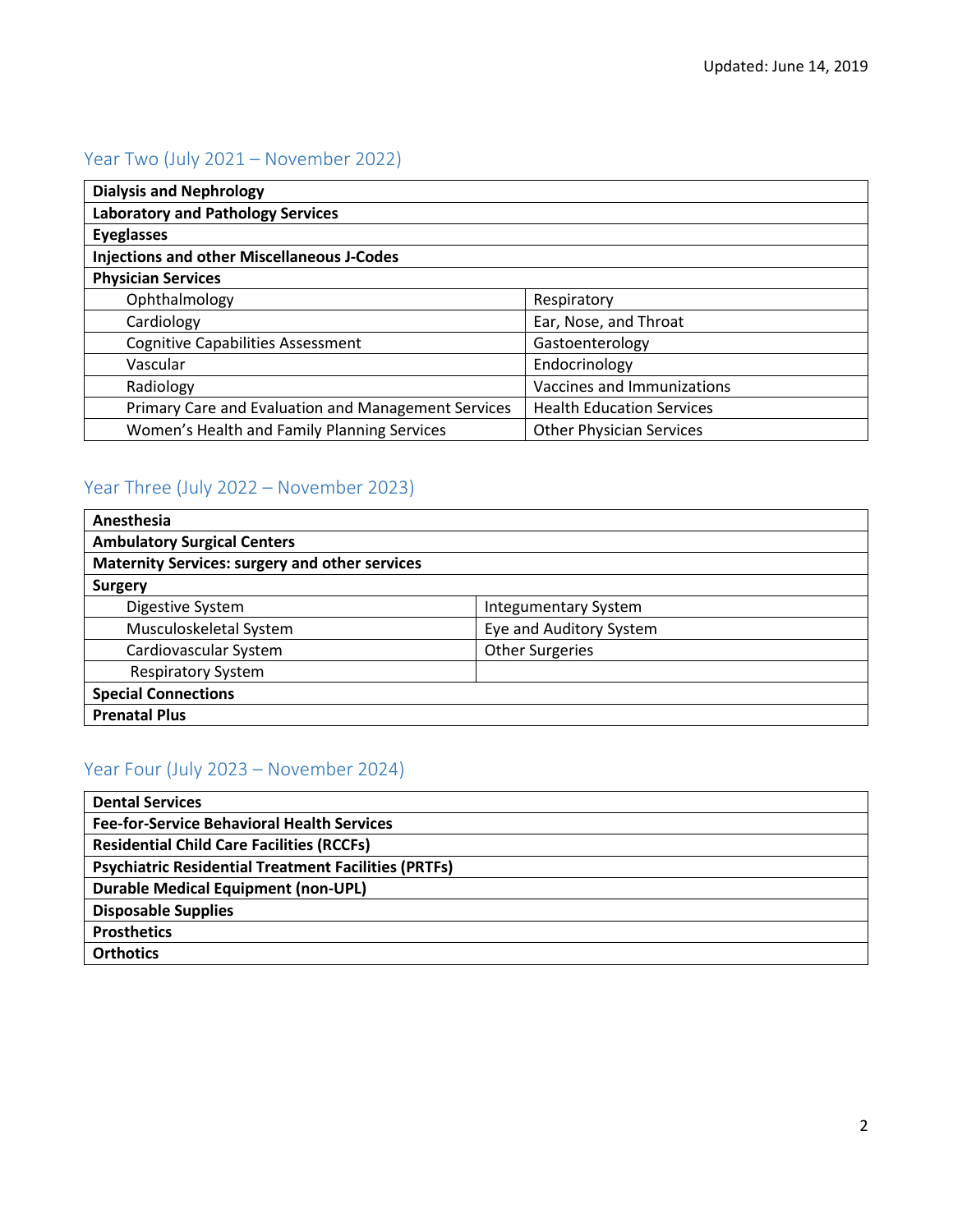### Year Five (July 2019 – November 2020; July 2024 – November 2025)

| <b>Pediatric Behavioral Therapy</b>      |
|------------------------------------------|
| <b>Pediatric Personal Care</b>           |
| <b>Home Health Services</b>              |
| <b>Private Duty Nursing</b>              |
| <b>Speech Therapy</b>                    |
| <b>Physical and Occupational Therapy</b> |

# Excluded Rates

The Department recommended to exclude certain service categories from the rate review process. Service categories were generally excluded when those rates: are based on costs; have a regular process for updates, and that process is delineated in statute or regulation; are under a managed care plan; or are payments unrelated to a specific service rate. The Department has not made any additions to the original list of excluded rates, outlined below.

#### **Medicaid Payer of Last Resort:**

Medicare crossover claims should be excluded from the rate review process because crossover claims do not reflect a payment for specific services. A Medicare crossover claim is a Medicare-allowed claim for a dual-eligible or QMB-Only (Qualified Medicare Beneficiary) member, sent to Medicaid for payment of coinsurance, copayment, and deductible.

#### **Incentive Payments:**

Similar to crossover payments, incentive payments do not reflect a rate-based payment for services. Incentive payments are contractually-based and calculated based on provider performance in meeting a set of quality indicators specific to the contracted group.

### **Contracted Plans:**

Contracted Health Maintenance Organizations (HMO) and Behavioral Health Organizations (BHO)<sup>[1](#page-2-0)</sup> are reimbursed based on an annually-calculated per-member per-month, or capitated,rate. Capitated rates are reviewed annually by actuaries, contractually stipulated, and are updated during each contract renewal period. The contract includes a table of actuarially-computed rates that the Department will pay.

### **Selected Regular Rate Setting Work:**

Inpatient Hospitals<sup>[2](#page-2-1)</sup>: Inpatient rates are revised annually and are based on updated Medicare base rates with specific Medicaid cost-add-ons. The payment methodology uses Diagnosis Related Groups (DRG) weights that are updated at least every other year. The latest update to the weights was completed for the July 1, 2016 All Patient Refined Diagnosis Related Group (APR-DRG) implementation. The calculation of the weights involves analysis of cost, payment, and utilization of the covered inpatient services.

Outpatient Hospitals<sup>[3](#page-2-2)</sup>: A prospective payment methodology – Enhanced Ambulatory Patient Grouping (EAPG) System – was implemented for outpatient hospital services in November 2016. Similar to inpatient hospital reimbursement, specific cost information is included in the rate to account for cost variation across providers.

<span id="page-2-1"></span><sup>2</sup> 10 CCR 2505-10 Section 8.300.5; CRS 25.25-4-402

 $\overline{a}$ 

<span id="page-2-0"></span><sup>1</sup> 10 CCR 2505-10 Section 8.205 - 8.215 - Managed Care; CRS 25.5-5-407.5. Prepaid inpatient health plan agreements; 25.5- 5-411.Medicaid community mental health services (4)b

<span id="page-2-2"></span><sup>3</sup> 10 CCR 2505-10 Section 8.300.6